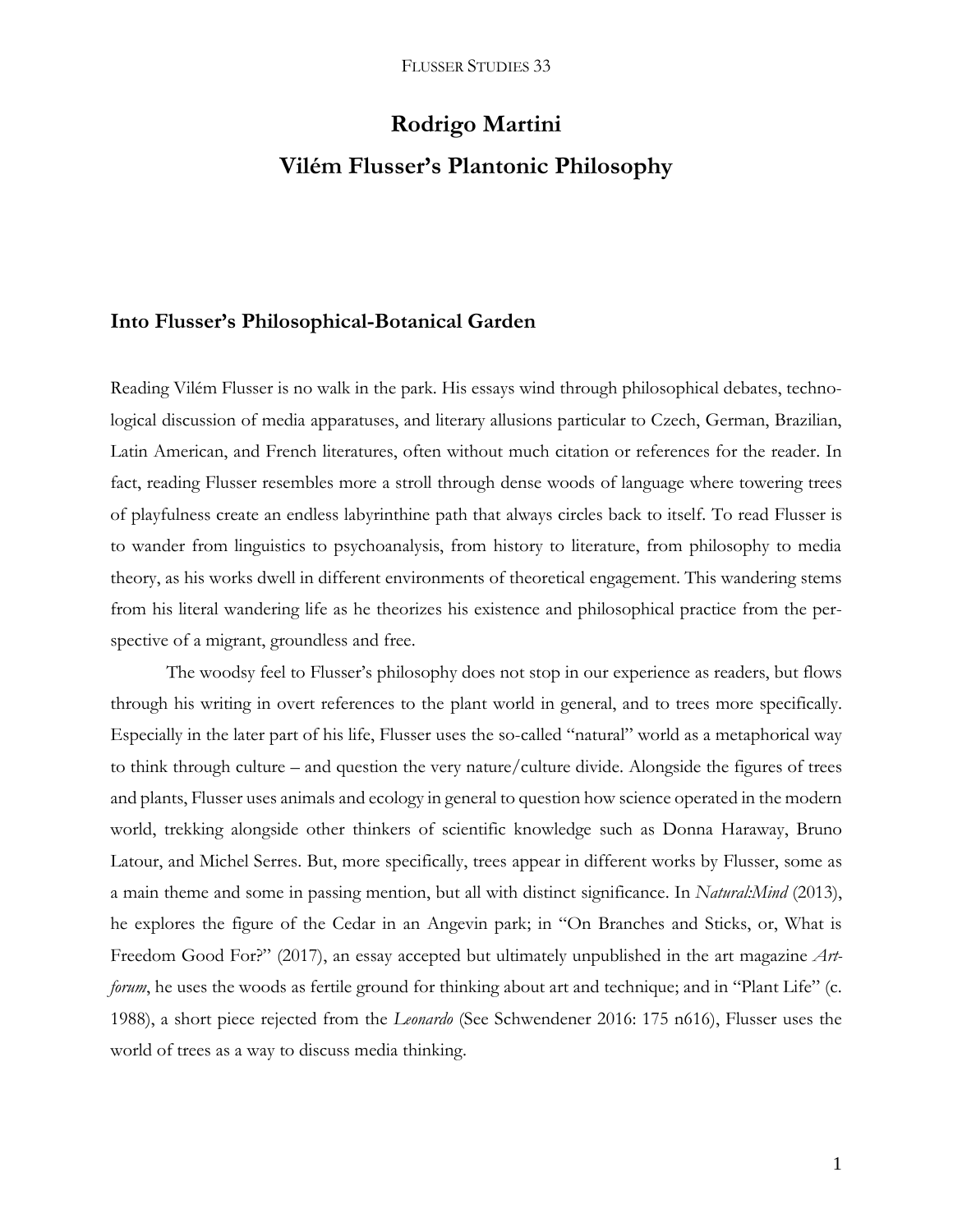Flusser uses plants to guide divergent paths in the woods of modernity. These essays show how the figure of trees and plants cut across the different facets of Flusser's corpus: from his employment of Husserlian phenomenology, to his retooling of Heidegger's metaphysics, to his views on media thinking and the apparatus. Understanding his engagement with the plant world can help us understand his modernist method of thinking and the importance of language as a mediating apparatus for thinking. For Flusser, the imagery of trees represents the intimate relationship between humans and nature (between culture and nature). Trees are seemingly natural entities, yet they have received so much interpretation in the most various disciplines. Botany might interpret trees as producers of oxygen, while ecology might see them as protectors of a habitat; biology and genealogy both see trees as a model for history. The negentropic value of trees make them an object of admiration. They represent a defiance of the second law of thermodynamics as their biological substratum creates new systems. The nomad who moves around and gathers no moss becomes a vanguard of the future, while the settled being becomes an impoverished shrub. Being rooted like a tree means being stuck in an ideological system and unable to evolve in the realm of ideas. Together, these ideas about trees offer a unique view into Flusser's thinking of media as a locus of innovation and resistance – two modernist concerns par excellence.

Flusser was not alone in exploring the woods as both metaphorical and literal influences in writing. His use of plants as a unit of thought participates in a philosophical tradition of Trees that marks the modernity of philosophy: Umberto Eco, Martin Heidegger, Edmund Husserl, Henri Bergson, Luce Irigaray, Gilles Deleuze and Felix Guattari, and Jacques Derrida are a few of modern philosophers who used the imagery of plants to rethink philosophy. As Michael Marder has argued, "on the fringes of Western philosophy and in its aftermath, surprisingly heterodox approaches to the vegetal world have germinated" (Marder 2013: 6). More recently, these approaches have grown into their own lines of research in a turn to plant-thinking as the humanities incorporates more hard-science knowledge into its philosophy.<sup>1</sup> In these sub-fields, trees represent the absolutely inhuman: natural, vegetal, Other. But they are also shrouded in significance. They are both inhuman and human at once.<sup>2</sup>

In the past decade, North-American scholars have started looking more seriously into Flusser's engagement with the inhuman, especially after the publication in English of his *Vampyroteuthis infernalis* (2012). His encounter with nonhuman animals permeates several texts from the late 1980s, particularly

<sup>1</sup> See Irigaray and Marder 2016, and Gagliano, Ryan, and Vieira 2017.

<sup>2</sup> Erick Felinto and Lucia Santaella have followed Flusser in this walk through the woods in search of the posthuman. See Felinto and Santaella 2012.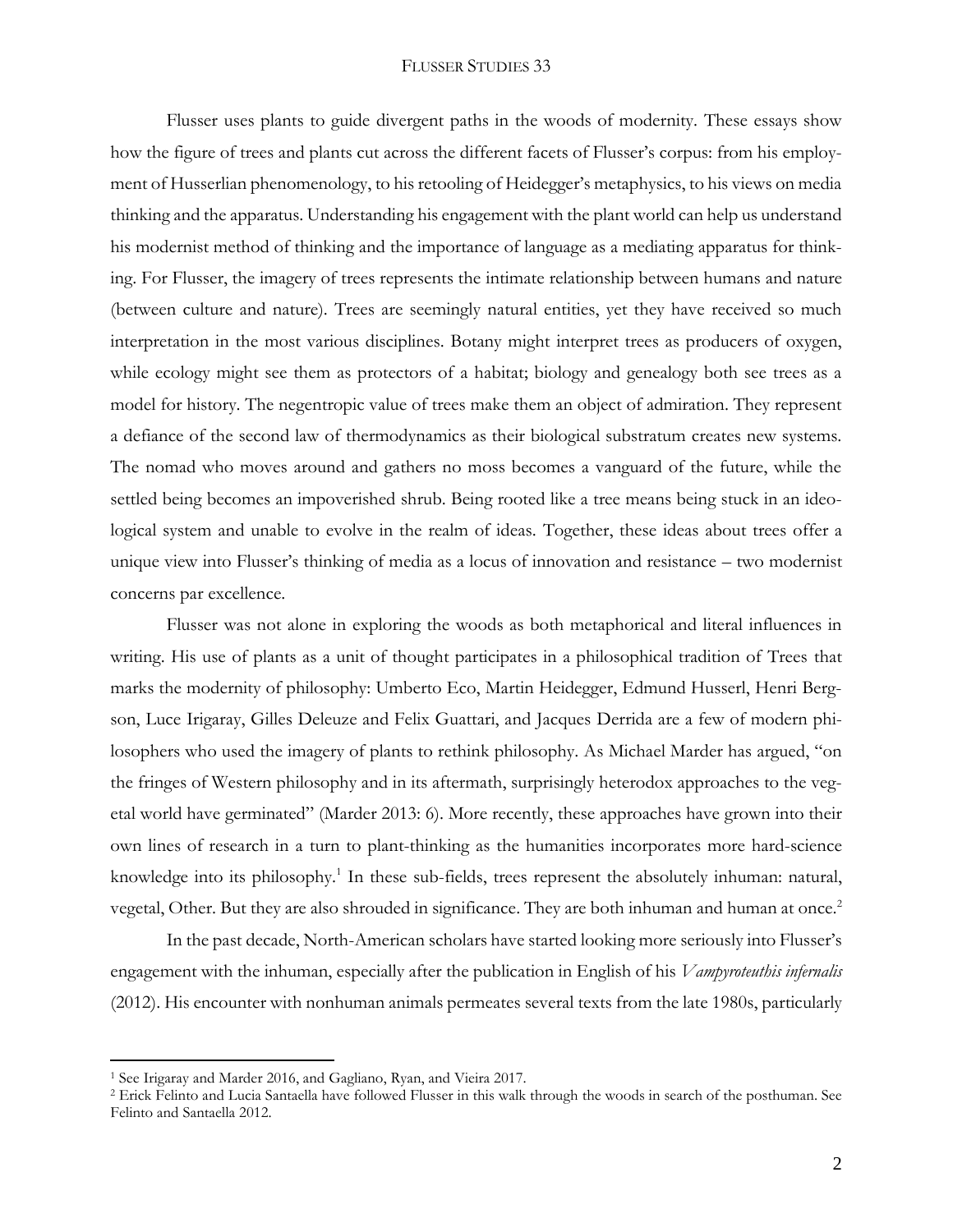in his collaborations with Louis Bec and others associated with the fictional Institut de Recherche Paranaturaliste. For the ISRP, Flusser wrote an essay on an insect called *Bibliophagus convictus*, the treatise on the *Vampyroteuthis*, as well as several other essays on birds, cows, wolves, and other animals (some translated into English, some not). But Flusser's encounter with plant life has received much less attention, despite the emerging field of "plant studies" in recent Literary Theory following on the tracks of "the question of the animal" to interrogate the role of plants in philosophy. <sup>3</sup> Flusser's essays on plants need special attention as his writings on the so-called "natural" world delineate the limits of the human.

To make the path of reading Flusser more difficult, he includes in his mode of thinking a particular kind of humor, usually without signaling whether his statements are to be taken with irony or at face value. Flusser's meandering trails in the forests of philosophy follow a path of language and linguistic questioning. In that sense, Flusser's thought is akin to Dada as a constant questioning of the possibility of escaping the traces of language. In the famous "Dada Manifesto" of 1916, Hugo Ball articulates this very dissatisfaction with "conventional language": "I don't want words that other people have invented," he complains of the "accursed language" that always frames his poetry (Ball 1996: 221). In a Dada move that announces and inaugurates Ball's poems without words, the German poet asks: "Why can't a tree be called Pluplusch, and Pluplubasch when it has been raining?" (Ball 1996: 221). Why do we have to use the words that along with conventional knowledge represent the "parrotry of your self-evident limitedness" (Ball 1996: 221). Ball's choice of "tree" as the word against which to rally is deliberate because of the loaded meaning associate with trees in philosophy and modern culture. Likewise, Flusser's use of the imagery of trees in his essays echo this comic, Dadaist, and somewhat 'pataphysical form of writing and thinking that points to the problem of language as a mediator of ideas and the impossibility of a completely translucent medium.

## **La Belle Epoché**

 $\overline{a}$ 

Even though trees are natural entities, in culture they have historically represented a wide range of ideas and functioned as metaphorical units for cultural artifacts. In the chapter "The Cedar in the Park" in *Natural:Mind* (2013), Flusser acknowledges that trees are preferred models for systems of thinking

<sup>3</sup> See Doyle 2011, Marder 2013, and Nealon 2016.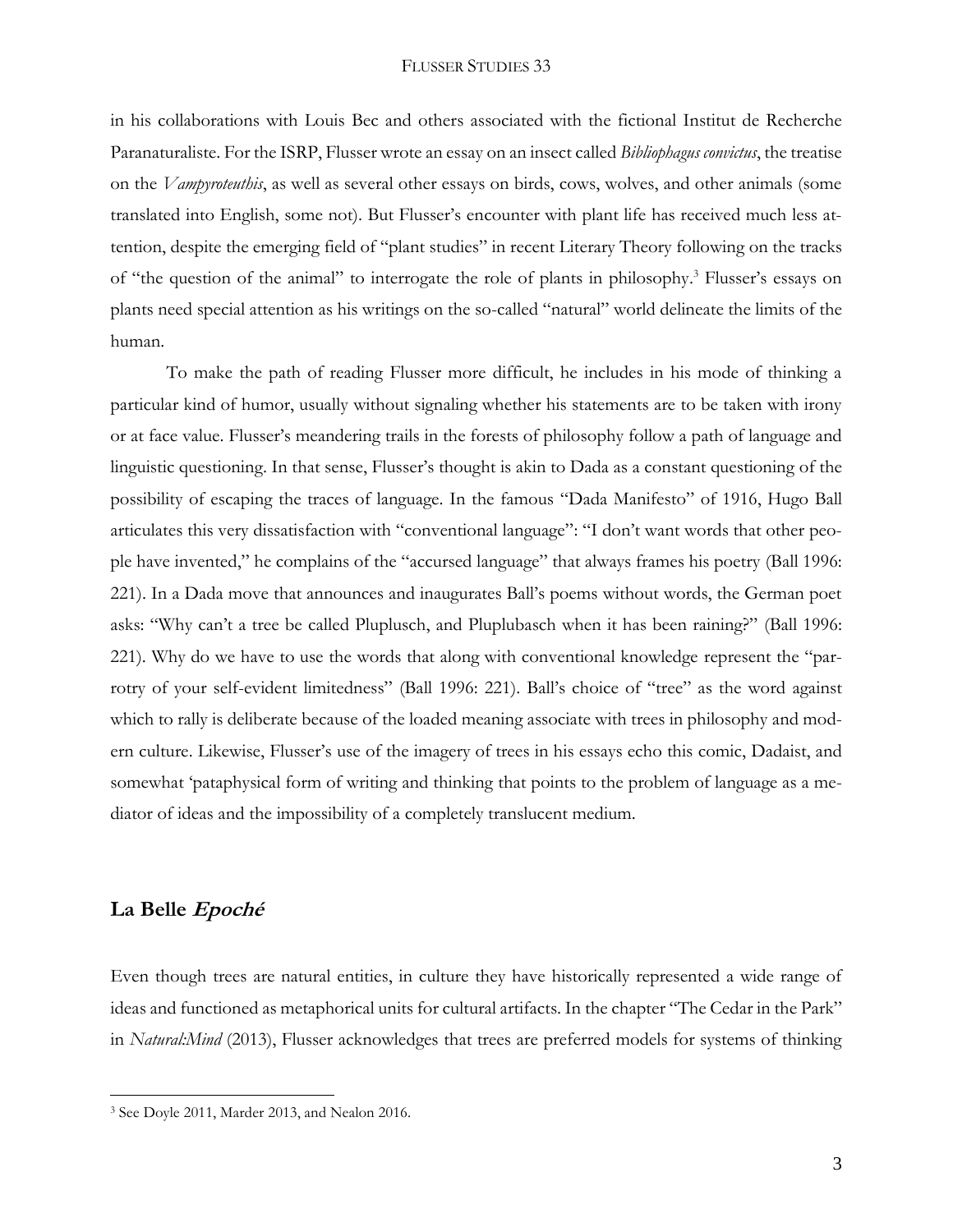in the nineteenth century. As he notes, "There was a worldview and philosophy in the  $19<sup>th</sup>$  century (the 'biologizing' one), which conceived of the world as a process that tends to ramify according to a 'principle' that Schopenhauer called '*principium individuationis*'" (Flusser 2013: 36). The modern world developed a view of its society and history using the tree and its branches as model. The tree in Darwinian evolution stood as an opposite metaphor to Hegelian dialectic, for instance. Trees also represented the lungs of nature, as purifying natural filters, or shelters from a storm as a natural umbrella. These views of tree are "phantasms, ectoplasm, specters and ethereal bodies that hover around trees and make them inaccessible" (Flusser 2013: 36). Several other ideas attach to trees: the "specters of 'fertility,' of the 'phallus,' and of the 'tree of life'" (Flusser 2013: 37). Tress are thus invisible as unique institutions because they are always shrouded in metaphorical value.

Precisely because "trees are almost invisible" (Flusser 2013: 35) and "laden with so much immemorial charge" (Flusser 2013: 37), Flusser finds his phenomenological experimentations the ideal mode to approach the modern imaginary surrounding trees. At first, these basic layers of meaning can be easily peeled away, but instead of revealing a tree-ness, they "reveal[] some even deeper prejudices that probably do not even have a name" (Flusser 2013: 37). These prejudices "refuse to be put within parentheses and temporarily removed" (Flusser 2013: 37), so Flusser's experiments in thought sought not to peel them away, but rather to accept and play with the layers of meaning to garner a better understanding of thought itself.

Whereas Flusser was notorious for not revealing his sources and for keeping his references to the history of thought to mysterious references, when it came to phenomenology, he openly employed its method of thinking and reflected on Edmund Husserl's position in modern philosophy. In fact, as Andreas Ströhl notes, Flusser would have defined himself as a phenomenologist (Ströhl 2021: 77). 4 Among his publications, phenomenology appears as method for thinking about Brazil ("Brasilien, oder, die Suche nach dem neuen Menschen: Für eine Phänomenologie der Unterentwicklung" ["Brazilian, or, The Search for the New Man: For a Phenomenology of Underdevelopment"], Published posthumously in 1994); to describe the human body in the gestures of modern life (*Gestures*), to rethink Television within media-theoretical discourse ("Two Approaches to the Phenomenon, Television," a lecture delivered at the Open Circuits conference, held at the MoMA in New York in 1974), among several other essays. Flusser admired Husserl for his impact on the history of modern philosophy. In

<sup>4</sup> Ströhl writes: "When I interviewed Edith Flusser, Vilém's late widow, a few years after Vilém had passed away, I asked her how he had thought of himself, how he would have defined himself. Without hesitation, Edith Flusser replied that Vilém had always considered himself a phenomenologist more than anything else" (Ströhl 2021: 77).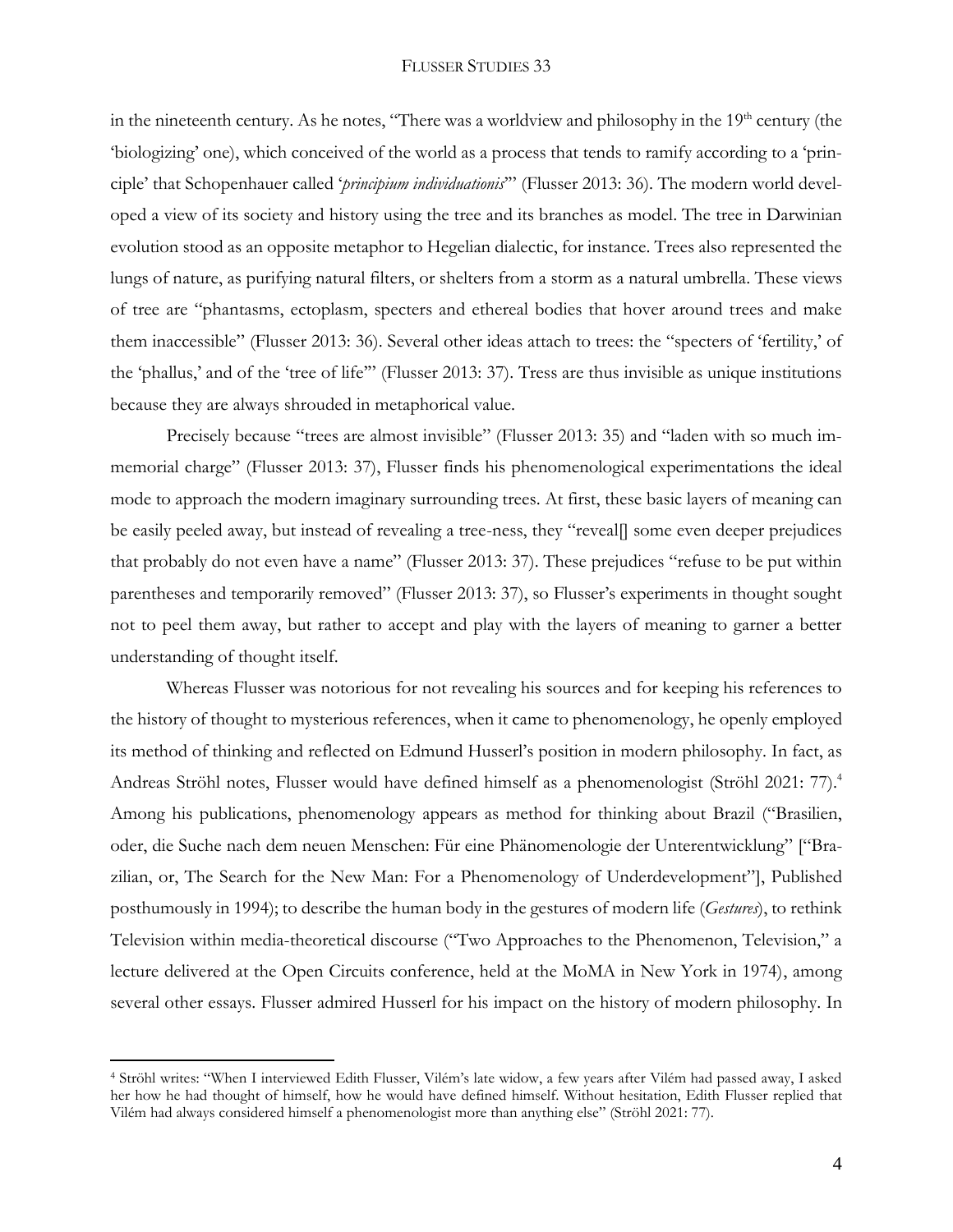this essay "On Edmund Husserl" (1987), Flusser suggests that "with Husserl a radical revolution of our thought sets in, and that we can no longer see the world and ourselves in the same way in which those before Husserl did" (Flusser 2018: 1). Husserl is revolutionary because his phenomenology focuses on the method of thinking and inaugurates for Flusser a modern view of knowledge that takes the role of language seriously.

Alongside Wittgenstein, Husserl was for Flusser a distinctively modern philosopher because of his attention to language. Previous philosophers had considered the problem of epistemology to be the instability of knowledge, or the changing character of thought about an object. Thinkers such as Aristotle, Descartes, and Hegel articulated this problem focusing on explaining the process of thinking about an object and trying to standardize this thought-process. This tradition culminated in Hume, who concluded with a radical epistemology, which considered knowledge itself to be unknowable. Husserl changed this tradition by reformulating the problem and focusing instead on the object and the subject of knowledge, rather than knowledge itself. As Flusser summarizes, Husserl showed that it "is not knowledge, but the subject and the object of knowledge which are in need of an explanation" (Flusser 2018: 1). Phenomenology considers the phenomenon of knowledge to be stable, it takes it for granted. Exploring instead the changing attitudes by each subject, or each observer, and the differences in the objects observed. By focusing on the subject's position as viewer and the object as a framed reality, phenomenology stabilizes the act of knowledge as a *viewing* and makes "explicit what is implicit in knowledge" (Flusser 2018: 2), i.e. the prejudices of the viewer and the instability of the object of study. In other words, Flusser admired Husserl's media approach to philosophy, which saw language and the apparatus of knowledge production as a medium.

The world of trees serves Flusser's view of phenomenology because plants are objects in the world that have steered how humans think about their own relationship with their environment. For instance, as Martha Schwendener analyzes, Flusser admired the works of Wen-Ying Tsai, who engineered "cybernetic sculptures" to resemble botanical entities and replicate the human relationship to nature within the controlled environment of the museum (Schwendener 2018). For Schwendener, these sculptures "feel, for Flusser, like phenomena culled from an Eastern tradition in which self and object – including the world of plants and animals – are not separated into subject and object" (Schwendener 2018: 23). In removing "plants" from the so-called natural world, Tsai's sculptures illuminated how we view, theorize, and interpret the plant world – the focus is not so much on the plants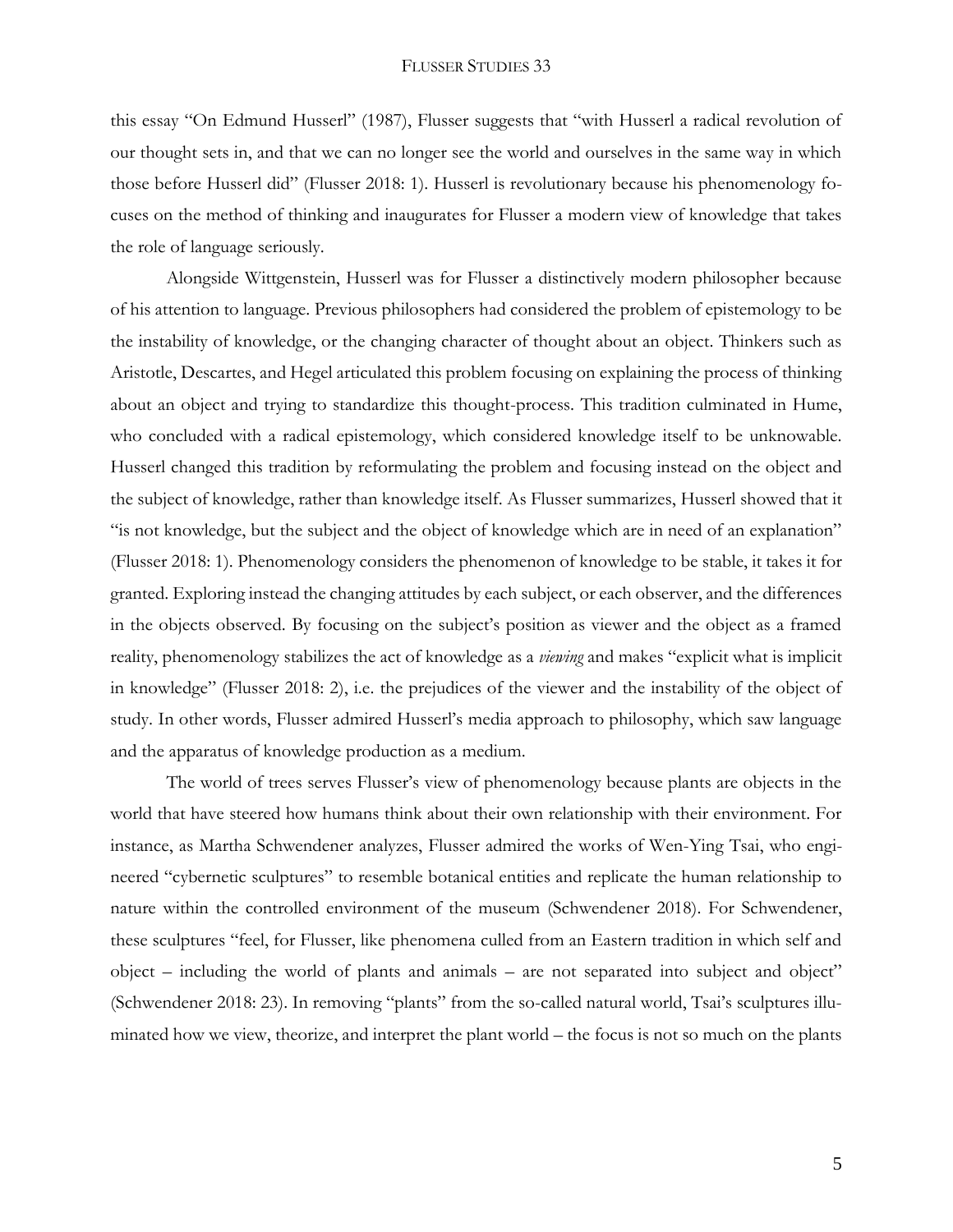themselves but on our act of seeing plants. These sculptures offered a glimpse into what Flusser considered the phenomenological method: choosing a seemingly random object in the world, analyzing this object while acknowledging and trying to suspend one's judgement (*epoché*).

"The Cedar in the Park" continues from the primary acknowledgement that trees are shrouded with meaning into exploring more specifically the strangeness or foreignness of a cedar in an Angevin park. He begins by asking the tree questions about its position in this park: "First question: How do I know that the cedar is a stranger?" (Flusser 2013: 38). The question yields a biological answer, "cedars are native of Lebanon and are not from France" (Flusser 2013: 38), which is not an answer provided by the cedar itself but by textbooks about cedars. Thus, the phenomenologist-in-practice reformulates the question: "How does the cedar in the park tell me that it is a stranger?" (Flusser 2013: 38), which yields better answers about the cedar's characteristics and leads to a second question, again reformulated, which yields more answers from the cedar: "I am faithful in myself, … in my 'Gestalt'" (Flusser 2013: 39), "I am the noise in the park that transforms its redundancy into meaningful information" (Flusser 2013: 39), and "I am in discord, and this dissonance is the nucleus of the park's music" (Flusser 2013: 39). The cedar finally speaks from its perspective and explains its position of stranger in relation to the park. But can this *epoché* really work? It's pretty to think so.

As a thinker of media, Flusser understood that the media could never be erased but always produced their object as they were framed. Despite the attempt to use a natural object such as trees to suspend judgement and view the human's relation to nature, Flusser's phenomenological practices ultimately fails in completely suspending judgement: instead we have a highly specialized discourse on the cedar. Flusser admits that these answers "come formulated within discourses, the origin of which I know well. These are the discourses of existential philosophy, informatics and musicology" (Flusser 2013: 39). Instead of learning about cedars or foreignness, we have learned about philosophy, informatics, and musicology. This experiment provokes a third set of questions, which lead to a surprising answer: "…the cedar is not nature, but Angevin culture. It is culture, because it affirms itself, is faithful to itself, and gives sense to the whole park" (Flusser 2013: 41). The answer does not explain the cedar, nor the nature of trees, but rather redefines the concepts of "nature" and "culture" as that which blends into its environment (nature) versus that which differentiates from the environment (culture). Even Flusser admits the surprise answer: "(I must confess that it surprised me for having been formulated in the course of this essay. I did not expect it.)" (Flusser 2013: 41).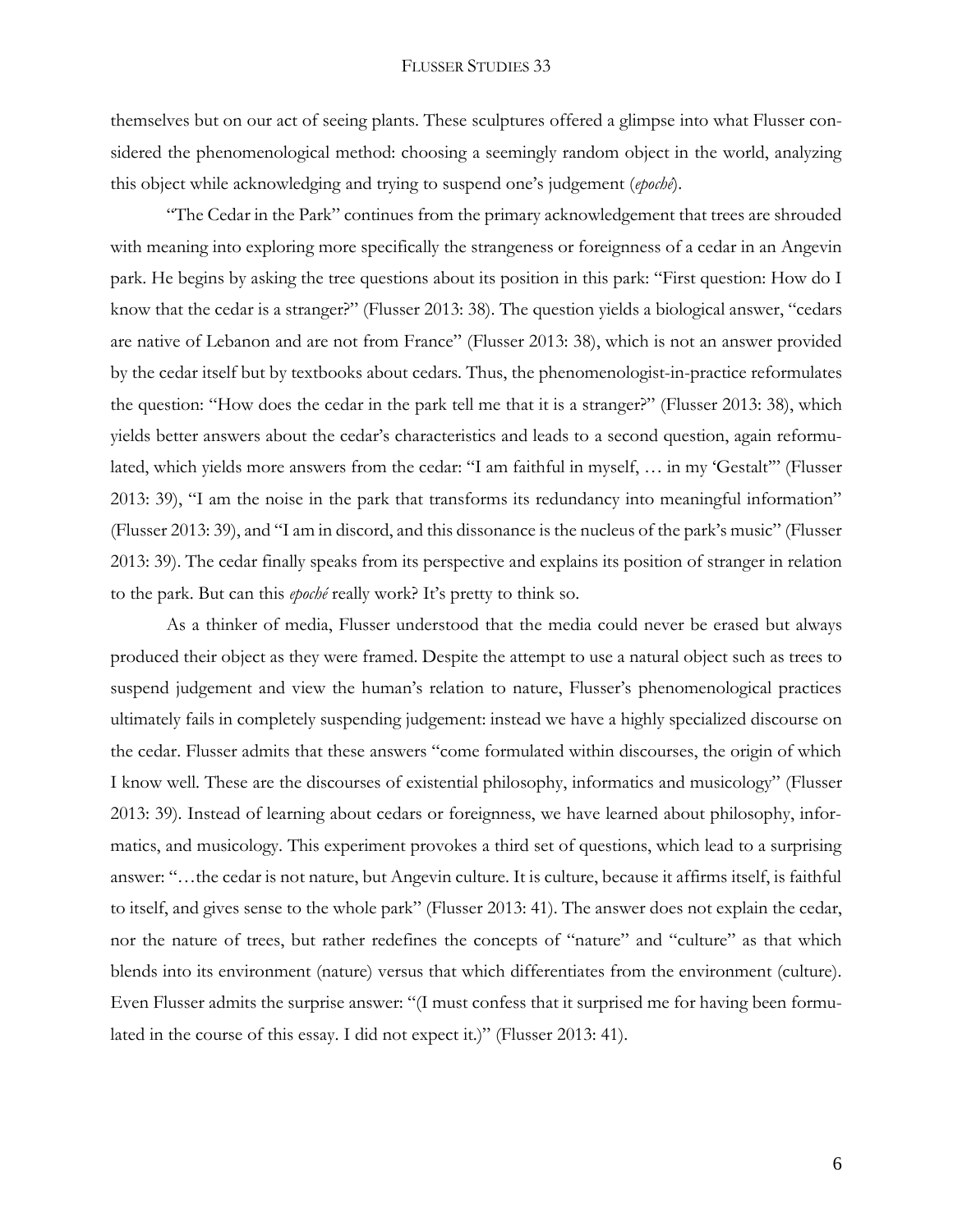Phenomenology for Flusser was an experiment that, while worthwhile, was not without problems. As he mentioned in his essay on the São Paulo Art Biennial (1967), the main process of phenomenology, *epoché*, was "a dangerous strip-tease" (Flusser 1967: 5).<sup>5</sup> Andreas Ströhl's argument about Flusser and phenomenology follows Lambert Wiesing in suggesting that Flusser should be seen as a *phenomenographer*, or someone who is not interested in the phenomenon of objects themselves (as a phenomenologist would), but in the "brilliant, descriptive analyses of objects and gestures and their functionality and relationality" (Ströhl 2021: 79). Thus, Flusser believed phenomenology was not a way to transcend our human perspective via transcendental reduction but a way to view the apparatus of knowledge at work in the *descriptions* of phenomena.

The phenomenological descriptions of the cedar in the Angevin park result in a renewed view of culture and nature – something not necessarily related to the concept of trees nor to the park, but about the approach to identifying a tree as a natural object. Flusser's essay humorously uses and abuses of *epoché*, leading us not to an unimpeded view of the cedar in the park, but to the layers of signification created by the act of speaking to the cedar.

## **Framed Nature**

 $\overline{a}$ 

Even though trees have populated philosophy since time immemorial, during the early twentieth century they stood in opposition to the burgeoning technology of modernity. While big cities displayed a more eclectic variety of media technologies, the Black Forest stood where it had been for centuries, untouched by the mechanical arms of capitalism. For philosophy, trees represent this immemorial relationship between humans and the natural world, until modernity increased the wedge between nature and culture. Luce Irigaray notes that the vegetal world "is more and more considered to represent the memory of a primitive and wild life that our culture has permitted us to overcome" (Irigaray 2017: 126). Irigaray suggests that the use of language and logos created an unbridgeable abyss between us and the vegetal world, and, by extension, between us and the "what 'to be' means" (Irigaray 2017: 126). Flusser's conversation with the Angevin cedar corroborates this vision of language as an unbridgeable abyss between humans and trees. If the cedar speaks a human language and operates within

<sup>5</sup> Translation mine: "O strip tease perigoso que tenho em mente chama-se *époché* na filosofia que o recomenda."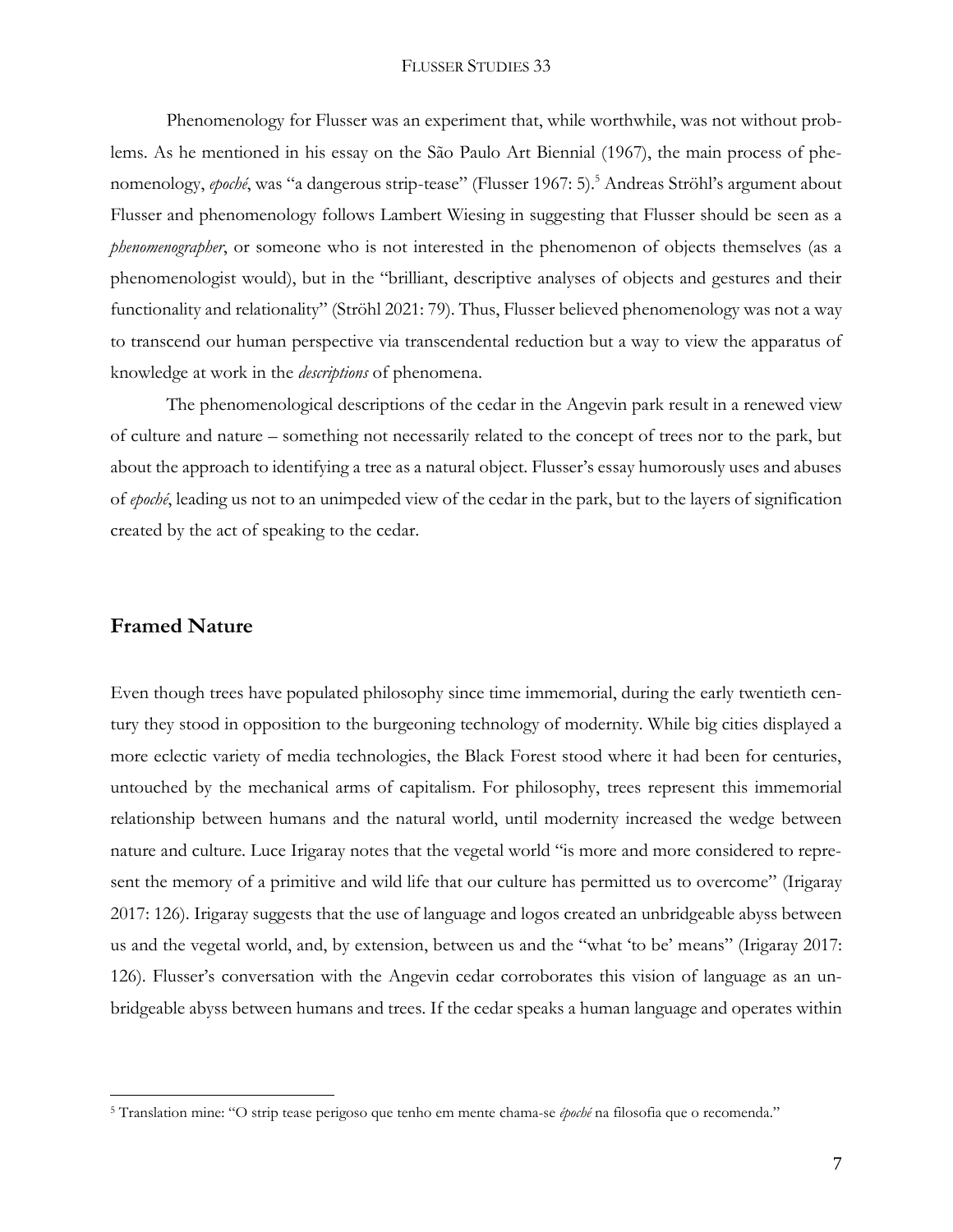human discourse networks, it is not a cedar but a reflection of the human. Even when we turn to the cedar we only find ourselves; there is no escape.

Irigaray's diagnosis of modernity as a time when humans increasingly lose touch with nature draws on Martin Heidegger's analysis on the role of technology in modern thought. For Heidegger, the work of philosophy is like a walk through the woods (*Holzwege*), where human beings find their essence (Wesen) in open clearings (Lichtungs, freie). Philosophy is a contingent position within the world (as suggested by the concept of *Da-sein*) and works as a search for freedom in the open. In "The Question Concerning Technology" (1977), the German philosopher summarizes this search by using the essence of tree as an example: "When we are seeking the essence of 'tree,' we have to become aware that That which pervades every tree, as tree, is not itself a tree that can be encountered among all the other trees" (Heidegger 1977: 4). Not able to see the forest for the trees, the philosopher must progress through the act of questioning to encounter the essence of "tree." This search encounters a problem at the height of modernity in the problem of technology. For Heidegger, modern technology "enframes" the world, which means everyone who interprets the world within our technological age sees the world through the frames of technology. Enframing (Gestell) presents itself as a way of revealing, or *destining* (Geschick). For instance, History (Geschichte) is a form of enframing: one already interprets it through a specific frame. Going back to the woods, Heidegger explains this point through the figure of a forester who can only see the tree for its timber: "The forester who, in the wood, measures the felled timber and to all appearances walks the same forest path in the same way as did his grandfather is today commanded by profit-making in the lumber industry, whether he knows it or not" (Heidegger 1977: 18). In that sense, humans are not free to experience tree (free to encounter the open), but rather find themselves alienated in the production of paper.

Enframing thus creates the danger that everything in the world becomes susceptible of falling prey to this specific way of seeing the world. All of our natural resources have now become what Heidegger calls a "standing reserve" (*Bestand*), or a raw material that can only enter our life enframed by modern technology. For instance, the Rhine river is not just a natural phenomenon to be experienced by man, but rather a link in a larger economy of power: "Even the Rhine itself appears as something at our command" (Heidegger 1977: 16). The majestic river, which used to be celebrated in the poetry of Hölderlin as revealing the world (through *poiesis*), now, in modern times, has become synonymous with a power plant, a standing reserve. As he notes, "And certainly a sawmill in a secluded valley of the Black Forest is a primitive means compared with the hydroelectric plant in the Rhine River" (Heidegger 1977: 5). Modern technology as enframing disrupts the relationship of man and nature,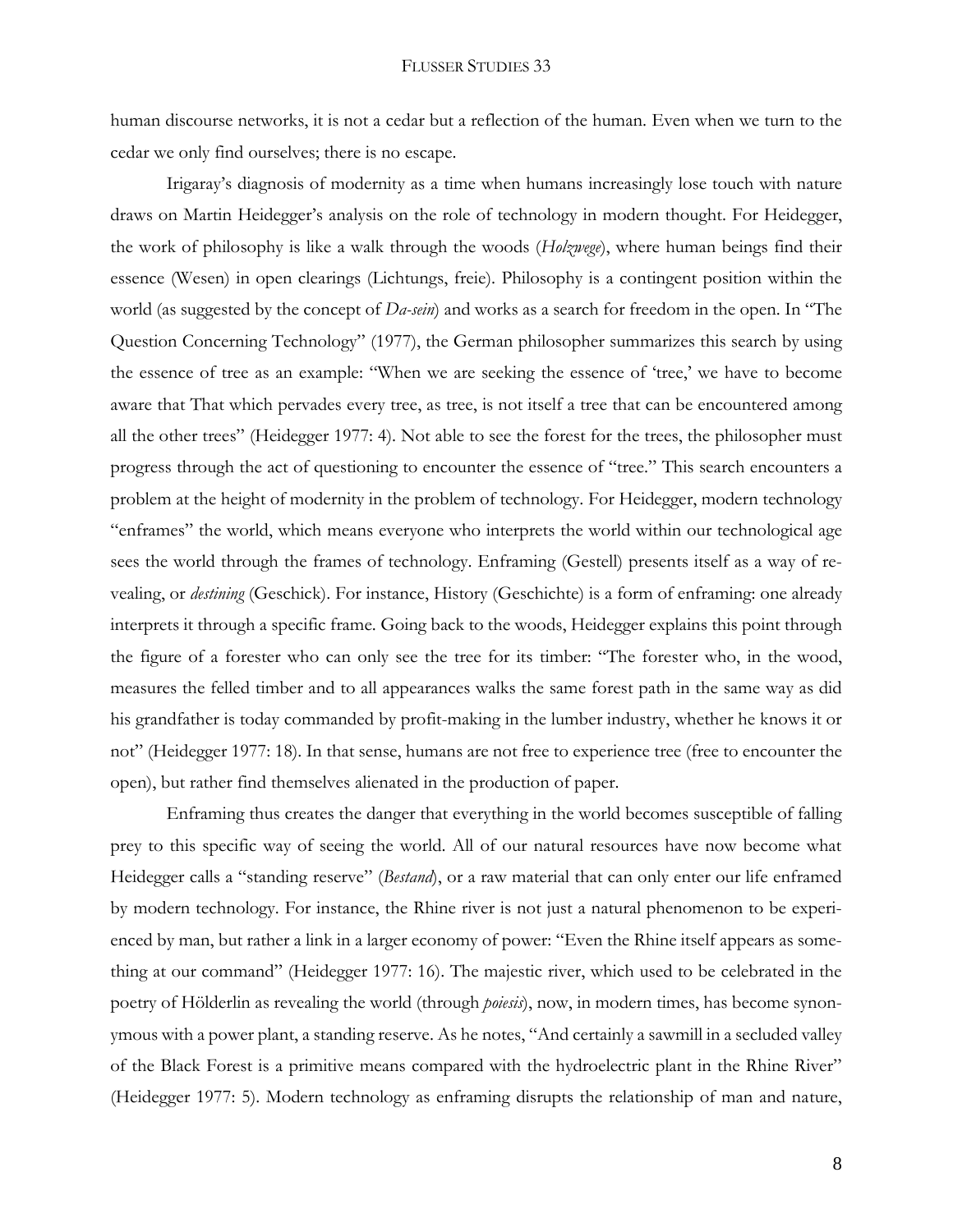"Enframing, in a way characteristic of a destining, blocks *poiesis*" (Heidegger 1977: 30). For Heidegger, the system surrounding modern technology prevents humans from experiencing the world through freedom.

To take Heidegger to task, Flusser travels to the Rhine river in Strasbourg, France, right next to the Black Forest. In a short unpublished essay in Portuguese, "Da Floresta" (On the Forest – 1970), Flusser narrates a car ride from Zurich to Strasbourg, describing his experiences in the Black Forest.<sup>6</sup> As the speed of the car shortens the distance between Switzerland and France (with Germany in the middle) to less than three hours, this experience becomes an ideal situation to explore the differences between the Germanic and Latin worlds (of the Black Forest and the Rhine in Strasbourg). Contradicting Heidegger, Flusser opens the essay celebrating modern technology: "In Europe, the car has a function that we [in Brazil] don't know. It is the function of condensing time and space" (Flusser 1970: 1). Through the car that brings the Latin world of France closer to the Germanic world of the Black Forest, Flusser sees a potential in modern technology of placing different philosophical traditions in conversation. From the car, Flusser begins a quasi-phenomenological reading of the forest, understanding how it has been encroached upon by Hellenic interpretations. He quickly sees the projection of Greek philosophy as a problem: "How wrong was Heidegger, in the nearby Freiburg, to want to establish a parallel between the Hellenic woods and this forest" (Flusser 1970: 1). Heidegger's attempt at using Greek philosophy to explain the human experience in the Black Forest deflects the experience of the forest itself.

Heidegger's metaphysics then sees in the Romantic poetry of Hölderlin a "saving power" to challenge enframing. Romantic art can promote revealing through poetics (poetic revealing) as opposed to the revealing of enframing. Art can challenge this enframing as long as it remains committed to truth. As Heidegger summarizes, "reflection on art, for its part, does not shut its eyes to the constellation of truth after which we are questioning" (Heidegger 1977: 35). Heidegger's philosophy of art is both Romantic and Realist. Following truth, poetic revealing can also bring the philosopher to the open (*freie*) and to freedom. To which Flusser retorts: "What is Freedom Good For?" (Flusser 2017: 307). In "On Branches and Sticks" (2017), Flusser uses the metaphor of a human walking through a forest to reconsider the role of art in a technological world. A man walking through the forest finds a branch and turns it into a stick to open a path through the forest. The stick is a work of art, which helps this human navigate the world. But soon, this human becomes so involved in stick-making that

<sup>6</sup> The essay appears with a note to Décio de Almeida Prado, Flusser's editor of *O Estado de São Paulo* newspaper. This text was probably intended for publication in Literary Supplement of the newspaper, but ultimately remained unpublished.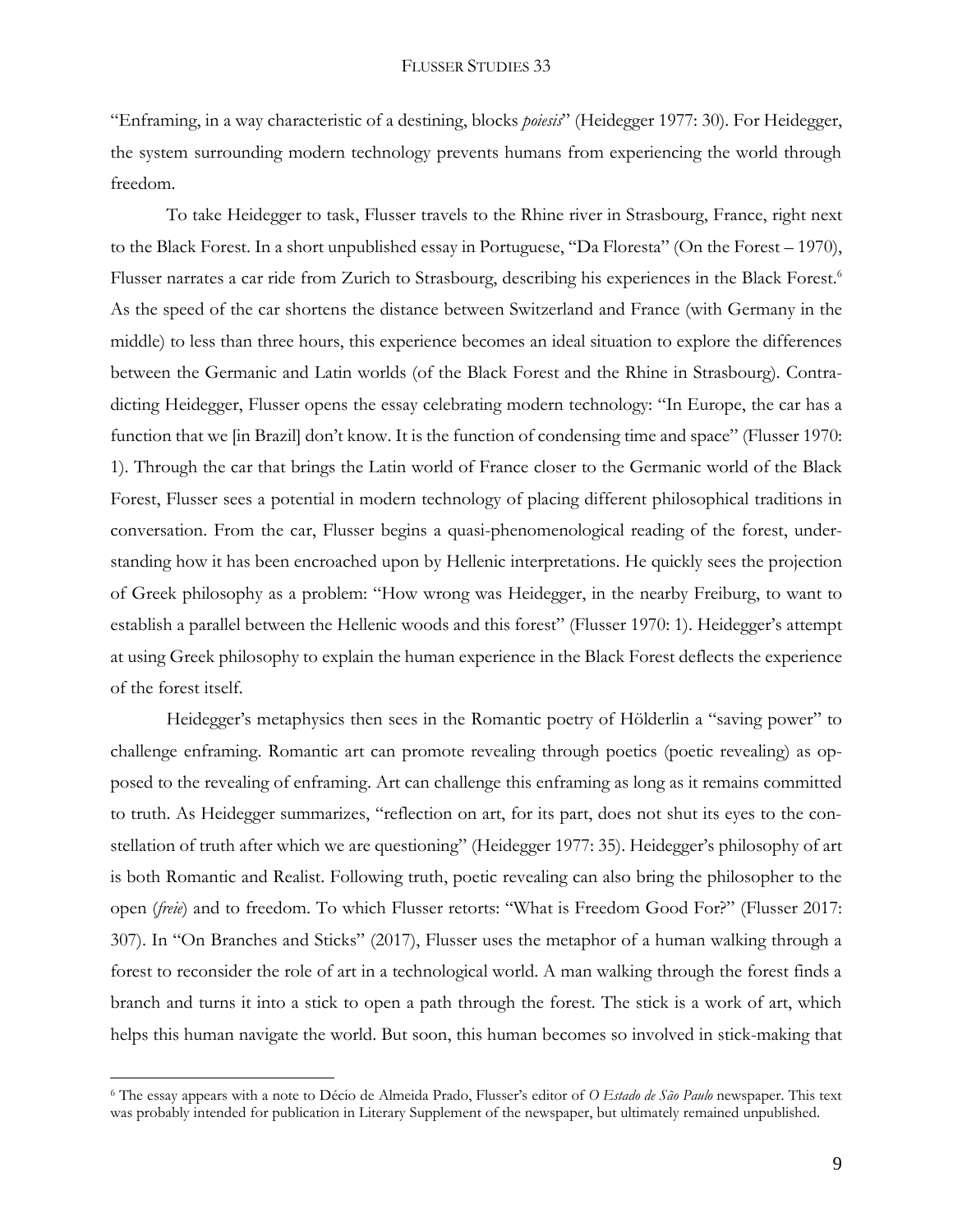he has forgotten the original role of the stick: "I no longer make sticks in order to open up pathways (freedom), but in order to make even more perfect sticks" (Flusser 2017: 310). Art has turned into itself and the value is not on the world it depicts but on the technique of its depiction. When technology enters the conversation, the artist will "no longer need to tear a branch from a tree and turn it around to become a stick: a robot will do this" (Flusser 2017: 312). A camera automates technique and now a robot can create an image. Making art now becomes more than technique, which results in two possibilities: on the one hand, art can become "art pour l'art" (Flusser 2017: 314), or, on the other, "the business of an art set free from objective resistance is to create meaning ('*Sinngebung*')" (Flusser 2017: 314). Whereas Heidegger sees in the technology a detachment from the world of art and freedom, Flusser sees technology in art as a potential for more freedom.

Flusser finally concludes that "this whole utopian vision of an art, set free to create meaning, may be seen as a symptom of decadence" (Flusser 2017: 315). Art cannot be freed from technological apparatuses because the view of a pre-technological art as a saving-grace of humanity is in itself an enframing – and technological on its own. "On Branches and Sticks" concludes by pointing out that the process of producing knowledge enframes the human being in relation to knowledge. The creation of an object of study in turn creates the subject observing that object. Thus, "Not being subject to objects, man is no longer a subject" (Flusser 2017: 316). Without enframing, humans are not subjects. Flusser reverses Heidegger's idea of the modern condition as alienated from the world and instead proposes that this condition of alienation was always present – and that actually modernity offers a different form of freedom to question more through an attention to the medium.

## **The Mirror of Nature**

Modern culture changed its perception of the natural world with the development of what Michael Taussig calls "mimetically capacious machines … in the second half of the nineteenth century" (Taussig 1993: xiv). As Walter Benjamin argued, the highly technological environment of the late nineteenth century transformed art, which now could lose its aura as it was mechanically reproduced (Benjamin 2008). Speaking of a photograph by David Octavius Hill, which depicted a fishwife looking offcamera while holding a straw basket, Benjamin famously suggested that photography had the power of awakening our "optical unconscious," or of depicting details in the image that are not intentionally staged by the photographer (Benjamin 1972). Whereas a painter needs to calculate every detail that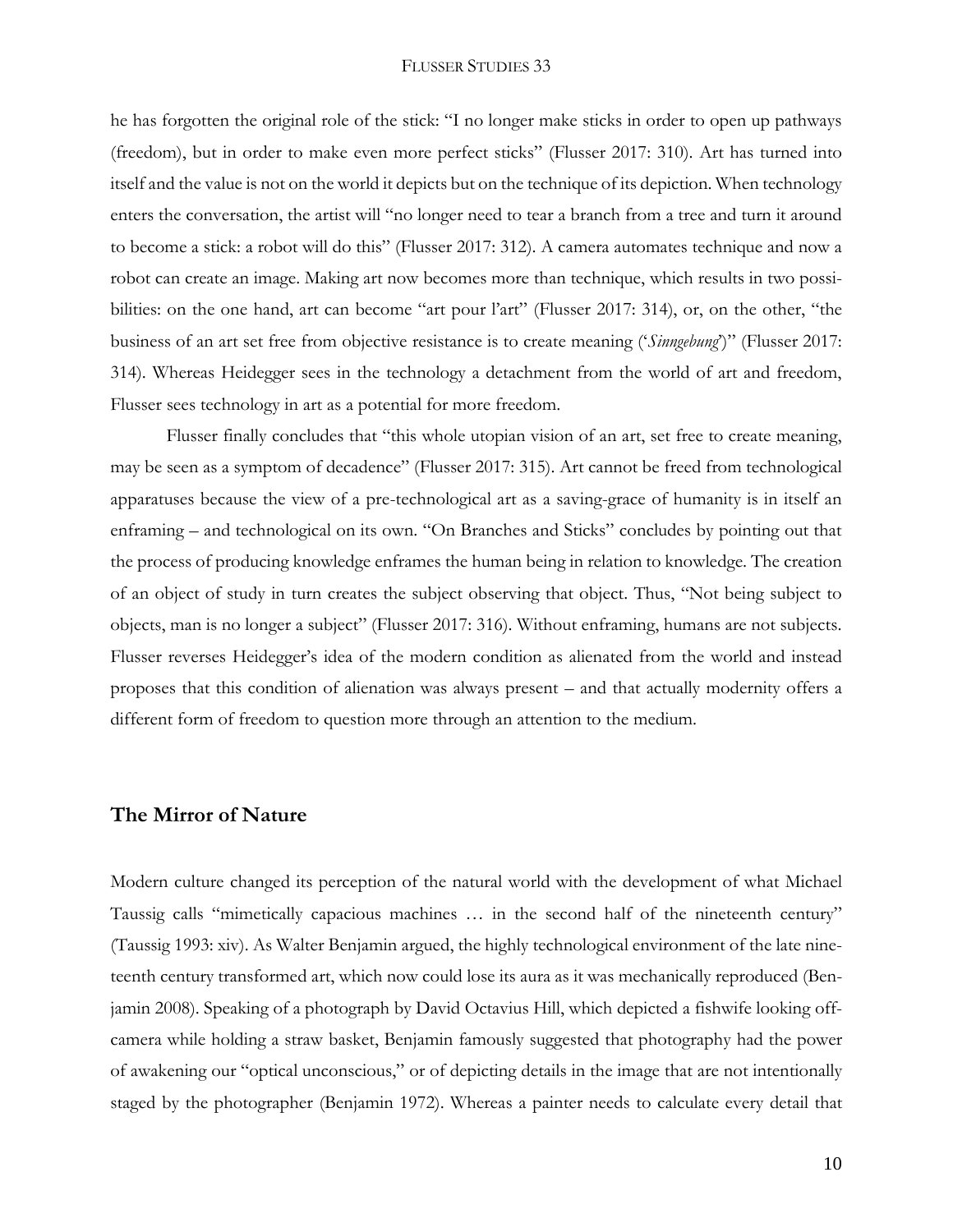goes into an image, the photographer records several details unconsciously – and other details that the spectator would not notice on a daily basis, but would at the careful examination of a still image. For instance, a photograph enables the spectator to analyze the minutia in the very gestures of a person as they "start to walk," focusing on nuances that escape the conscious mind when observing real-life walking.

The ability of photography to awaken the optical unconscious creates an illusion that the hand of the photographer is not present and that the final product is a manifestation of nature. Benjamin uses the plant metaphor to explain how nature comes through the media in film: "The equipment-free aspect of reality has here become the height of artifice, and the vision of immediate reality the Blue Flower in the land of technology" (Benjamin 2008: 35). On the one hand, the choice of the Blue Flower represents the unattainable object of desire for the German Romantics, on the other hand, it represents a natural object that has never been touched by the hand of the artist – natural art, the manifestation of nature as pure and pristine. For that reason, André Bazin argues that photography satisfies our "obsession with realism" (Bazin 1960: 7). Because of its automatic character, "Photography affects us like a phenomenon in nature, like a flower or a snowflake whose vegetable or earthly origins are an inseparable part of their beauty" (Bazin 1960: 7). For Bazin, photography tricks the viewer into believing the final product duplicates nature, as if reality bloomed on paper like a flower. Bazin's metaphor emphasizes the representation of nature and insinuates that photography could work as a scientific exhibit because it could take artifice away from the work of representation. The scientist would not need to rely on an artist to depict natural objects but rather could use an apparatus that mechanically "captured" the natural world.

Like Benjamin and Bazin, Flusser uses the plant world to sketch a view of media thinking. In the short and playful essay "Plant Life," Flusser tried to apply the work of speculative philosophy to the vegetal world. The essay argues that with the death of humanism, we should employ non-human points of view such as Vegetarianism: "the term means here not 'devouring plants,' but 'plant perspective'" (Flusser c.1988: 1). "Why should we not try to 'permit the phenomenon "plant" to speak for itself?'" he asks, phenomenologically. The first method for achieving this speculative ideal is the use of media technologies in the form of "accelerated films of plant life" (Flusser c.1988: 1). Now popular staples of National Geographic or Discovery Channel, these videos represented for Flusser the possibility of stabilizing the axes of sound and vision, while manipulating the axis of time. In other words, these videos change the scale of time to show us the slow world of plants in our own pace. We can witness slow flowers as they follow the sun during the day, or trees blooming their leaves in the Spring,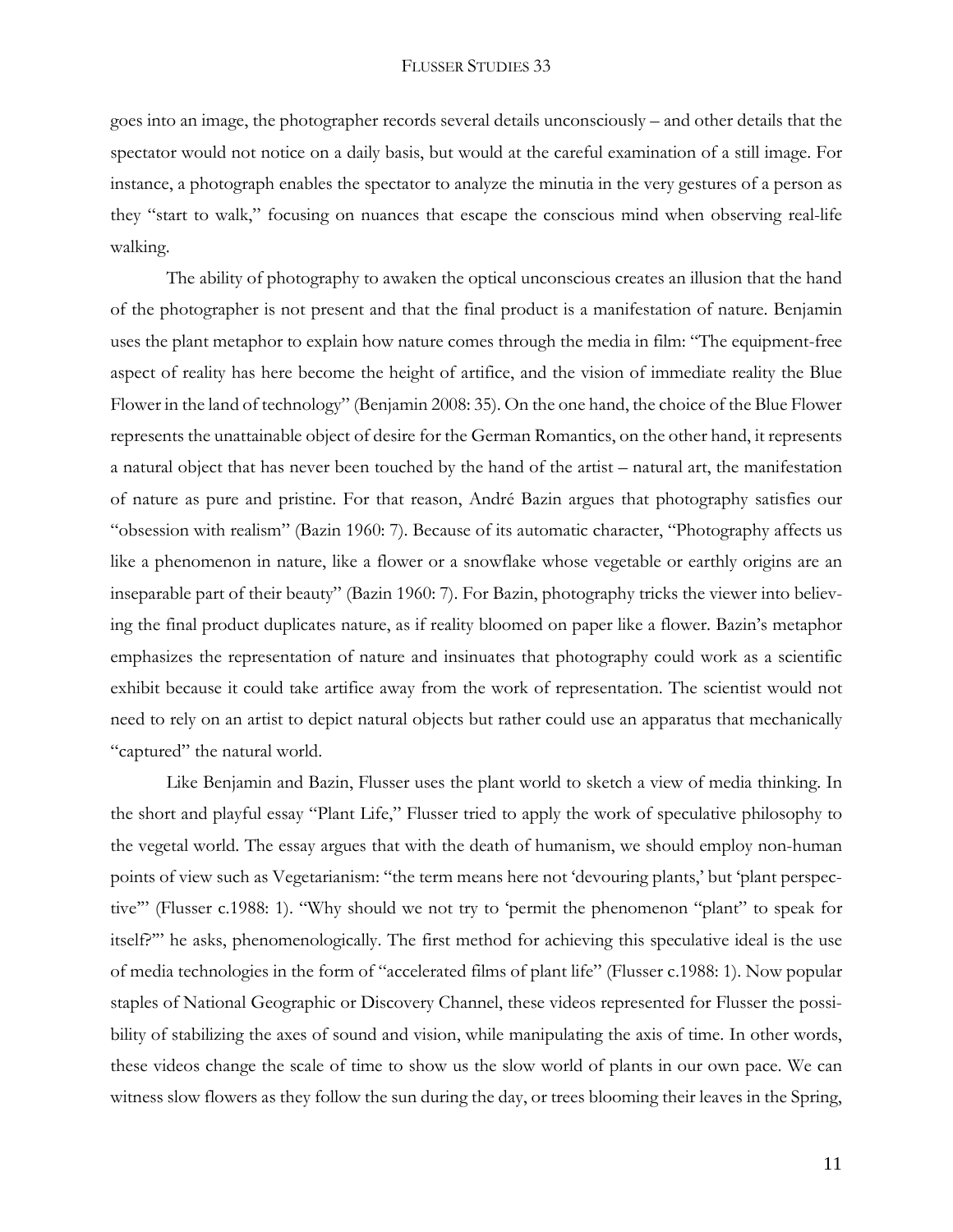or mushrooms spewing out spores into the air. Film cameras enable us to see the world from the seeming perspective of trees.

In the figure of plants, which for Benjamin and Bazin represent the unimpeded access to the thing itself, Flusser found the potential for viewing the apparatus of representation – to think about media in a practical application of his Heideggerian and Husserlian methods. Flusser's long analysis of media as a distancing device begins in *Towards a Philosophy of Photography* (1983) and continues into *Into the Universe of Technical Images* (1985). Media apparatuses extend the separation between humans and their world because of the unbridgeable problem of language. In his essay on photography, he articulates the problem as: "the world is not immediately accessible to them and therefore image s are needed to make it comprehensible" (Flusser 2000: 9). But they suffer the ironic problem of all media as they interfere and stand in between the very interlocutors they are trying to bridge. "They are supposed to be maps but they turn into screens" (Flusser 2000: 10), Flusser continues. As if still trapped in Plato's cave, humans forget that images are projections created for the very purpose of navigating the world and begin to live "as a function of the images they create" (Flusser 2000: 10). Using the camera as a synecdoche to human semiotic experience, Flusser outlines his version of the Husserlian and Heideggerian "problems" with technology in the height of modernity: humans forget their own eksistence by enframing the world around them into a standing reserve.

However, in the accelerated films of "Plant Life," just like in the accelerated speed of the car in his trip through the Black Forest, Flusser finds a way out of the problem with standing reserve: to accept the playful nature of media, to accept enframing as *sine qua non* of language, and to explore its potential to reconfigure, and reframe the world via creative speculations. In "Counter-vision" (n.d.a), a "sketch of an essay in collaboration with [Andreas] Müller-Pohle and [Joan] Fontcuberta" (Flusser n.d.a: 1), Flusser proposed a new way of seeing the world through media, what he called a countervision. Media machines should function as a counter-vision of the world: not a vision that goes against the established vision, but rather a "vision of vision" (Flusser n.d.a: 1). Instead of looking at objects in the world, the counter-vision turns its gaze toward the camera, it looks inward at the apparatus we invented for creating vision and turns the camera inside out like a glove revealing its inside. By looking at the way an apparatus produces images, the counter-vision analyzes the process of image production, the "symbolisation of vision" (Flusser n.d.a: 2), and discovers the "various meanings which vision gives the world, and thus, by implication, [] discover[s] other possible meanings to give the world" (Flusser n.d.a: 2).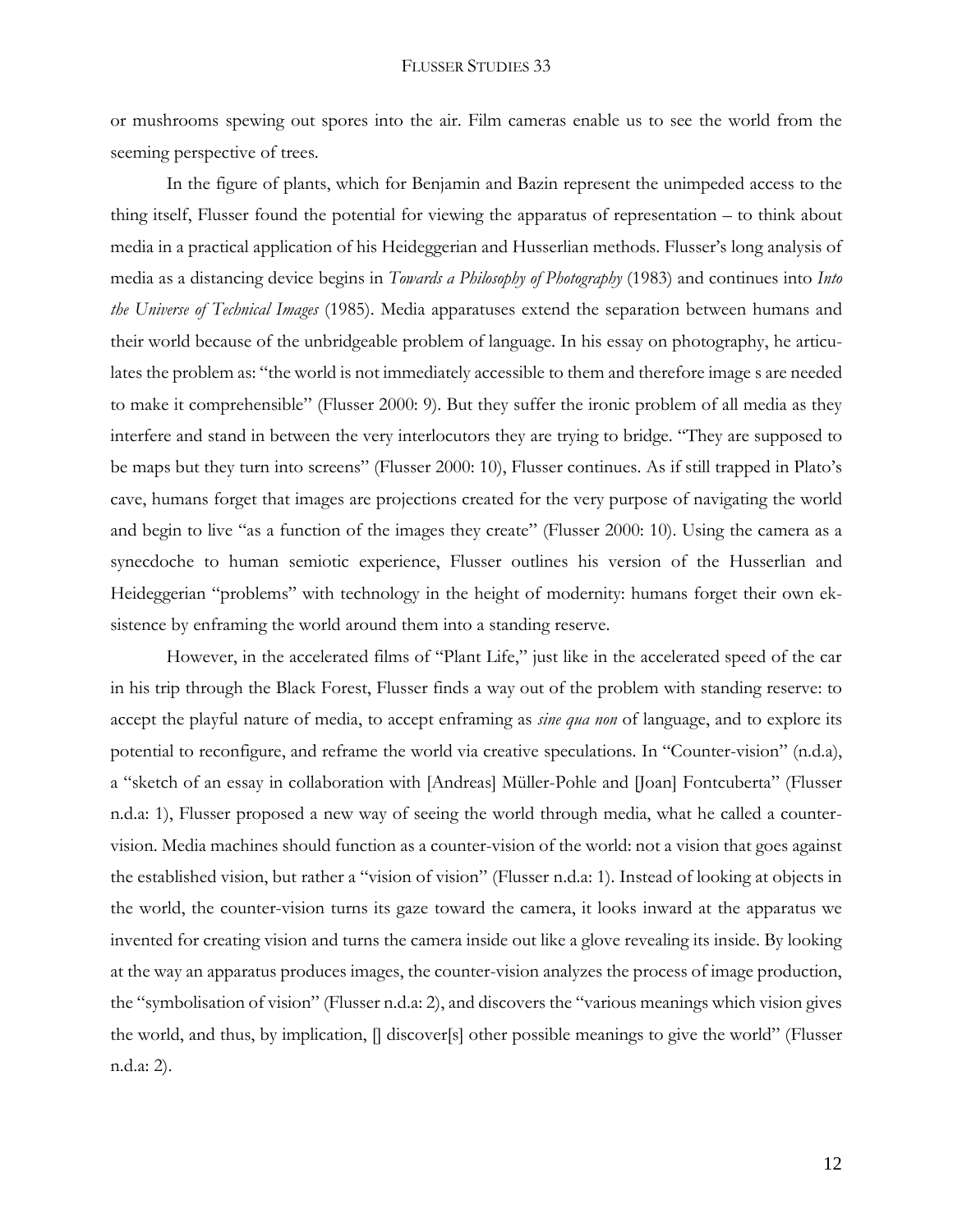In the spirit of speculation, Flusser participated in the creation of the the *Institute Scientifique de Recherche Paranaturaliste* (Scientific Institute for Paranaturalist Research – ISRP), in collaboration with Louis Bec, François Bazzoli, and Abraham Moles. As philosophical counselor, Flusser articulated the two main goals of the institute in an unpublished reflection on the ISRP, "Paranaturezas" (Paranatures): "(a.) to criticize nature as it was proposed by the creator, (for example, to show the flaws and inconsistencies in the construction of galaxies or the ears of mammals), and (b.) to propose the construction of different natures than that of the creator, that is: propose the construction of paranatures" (Flusser n.d.b: 1). In *Orthonature/Paranature*, a foundational text of the ISRP, Flusser articulates the first point in more detail. We should study "the incapability of living beings to understand their own existence" (Flusser 1978: 5). His work on Husserl's phenomenology and his critique of Heidegger's philosophy suggests that humans create philosophical apparatuses to try and understand themselves, but ultimately fail at that understanding. Because we are so intent on observing the world, we forget to observe our own observation.<sup>7</sup>

If we are to observe our own vision of the world, then the next step requires us to outline our "creator" in Flusser's second proposition, a figure who, he claims, has become of an "unbearable" academicism" (Flusser n.d.b: 2). For Flusser, "this creator and inventor, in the old days identified as 'God,' is the Renaissance bourgeois man. Before him there was no nature in the sense employed by us" (Flusser n.d.b: 2). Following this line, the ISRP understands that nature is a product of culture, and not the opposite. If culture produces nature, then a change in culture could produce different forms of nature. Flusser further suggests that we push forward one more step, and that criticizing nature in itself is not as interesting as proposing new natures. As he urges: "It is absolutely ridiculous today to try and orient ourselves through only one nature when (a.) we know how this nature was created; (b.) we don't feel well in it; (c.) we're starting to pollute it, both materially and epistemologically; and (d.) we are capable of producing better natures" (Flusser n.d.b: 3). Flusser's use of trees as an object of reflection plays into the concept of nature – this seemingly natural object is everything but natural. The acknowledgement that trees are unnaturally loaded with meaning from philosophy, science, history, and more enables us to rethink our relationship with nature and navigate a world not anchored in the fantasy of an ontology of things, but playing within the systems framing modern life.

Ultimately, the essay on "Plant Life" argues for the use of media apparatuses – such as the works of the ISRP – to rethink the human perspective and find a way beyond humanism. While the

<sup>7</sup> This point echoes Niklas Luhmann's description of modernity as the time of second-order observation. See Luhmann 1994.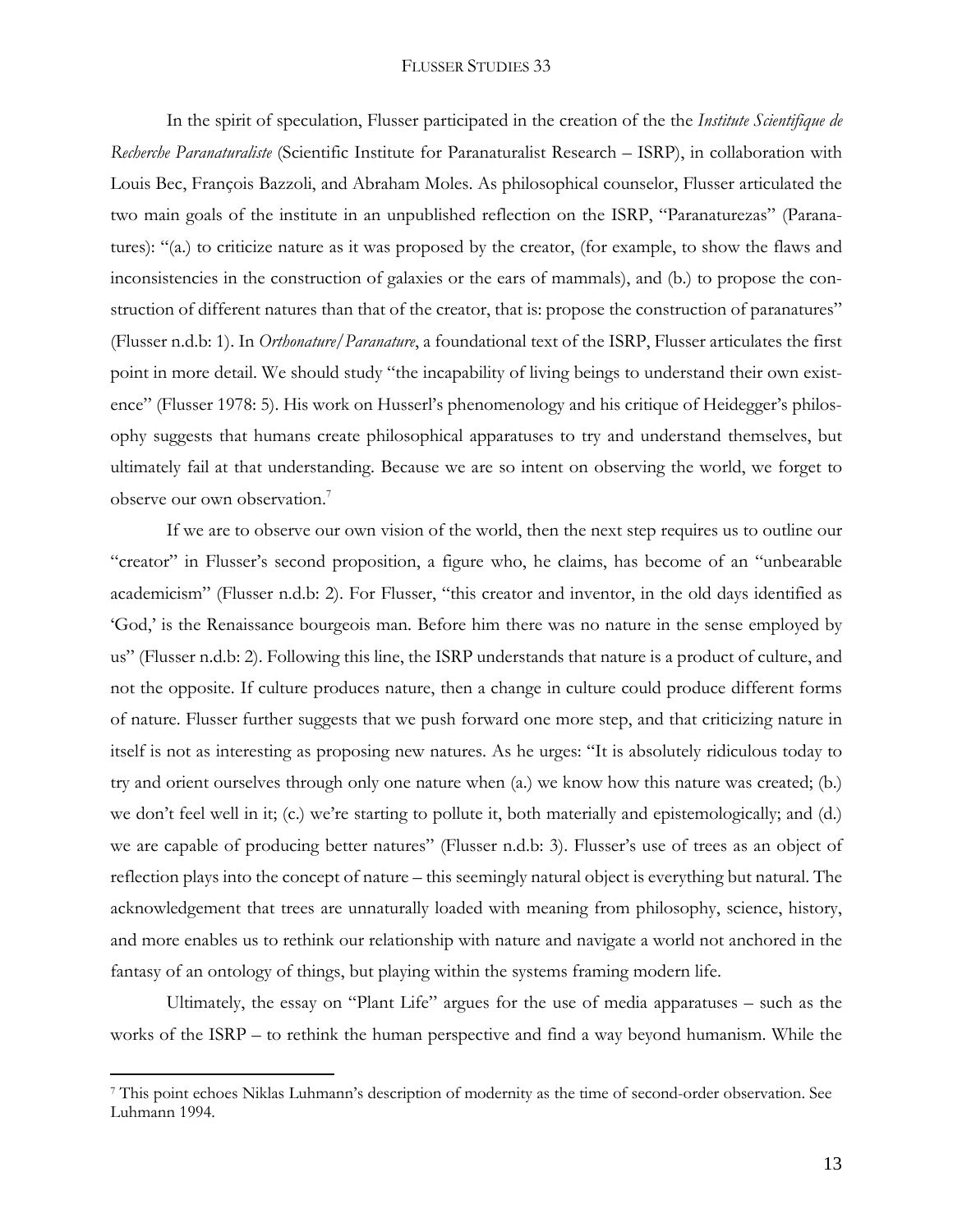slow movement of trees become normal-paced in the videos, the fast-paced life of animals appears to trees "like we perceive particles in a Wilson chamber" (Flusser c.1988: 1). These technologies creatively reconfigure the realm of possibilities of modern life. He concludes, "Vegetarianism, as an alternative to Humanism, has the advantage that it permits us to see ourselves from a distance" (Flusser c.1988: 2). Media machines can be mirrors of nature and mirrors *in* nature.

## **Flusser Among the Moderns**

 $\overline{a}$ 

Flusser's work on trees exposes the limitations of human knowledge through the mirror of nature. As a professed follower of Wittgenstein,<sup>8</sup> Flusser thought of philosophy as a series of language games that, when applied to trees and forests, revealed more about culture and language than nature itself. However, linguistic play was not a nihilistic act to bracket off the problems of knowledge, but rather a pragmatic engagement with the problems of the world and a direct investigation into how language and the (post-)humanist apparatuses of media (en)frame knowledge. His playful method as a failed phenomenology and overtly naïve metaphysics set out to analyze trees and forests in their essence, but instead they get lost in the trails of language and arrive instead at a vision (Husserl's "Schau") which reveals no essences but make "explicit what is implicit in knowledge" (Flusser 2018: 2).

Flusser's foray into the world of plants is a response to the modern impetus to invent new sciences and to explore the limits of human knowledge. Flusser admired Joan Fontcuberta's photographs of invented plants precisely because of their ability to question the operations of scientific knowledge. The influence of Modernist Alfred Jarry and his invented science of 'pataphysics seems present here: Fontcuberta's own imaginary partner "Pere Formiguera" in *Fauna* (1987) reads as an homage to Jarry's own Pere Ubu; the institute's focus on "para-"natures echoes the "pata-" of Jarry's work. Flusser and the ISRP also speculated about the lives of animals in the figures of the *Vampyroteuthis*, the *Bibliophagus*, the *Sulfanogrades*, and more, following the modern impetus to limn the human in Virginia Woolf's *Flush* (1933), in Franz Kafka's "A Report to an Academy" (1917) and *Metamorphosis* (1915), and HG Wells's beast folk in *Dr. Moreau* (1896), and others. In the modernist spirit, Flusser used and abused of different methodologies but always with a critical distance because, as he notes,

<sup>8</sup> In *Bodenlos*, Flusser says of Wittgenstein: "Amused and terrified at the same time, I recognized in the author of the *Tractatus* a comrade in fate, but a comrade who had lived a generation before and could therefore not draw his own conclusions" (Flusser 2007: 51).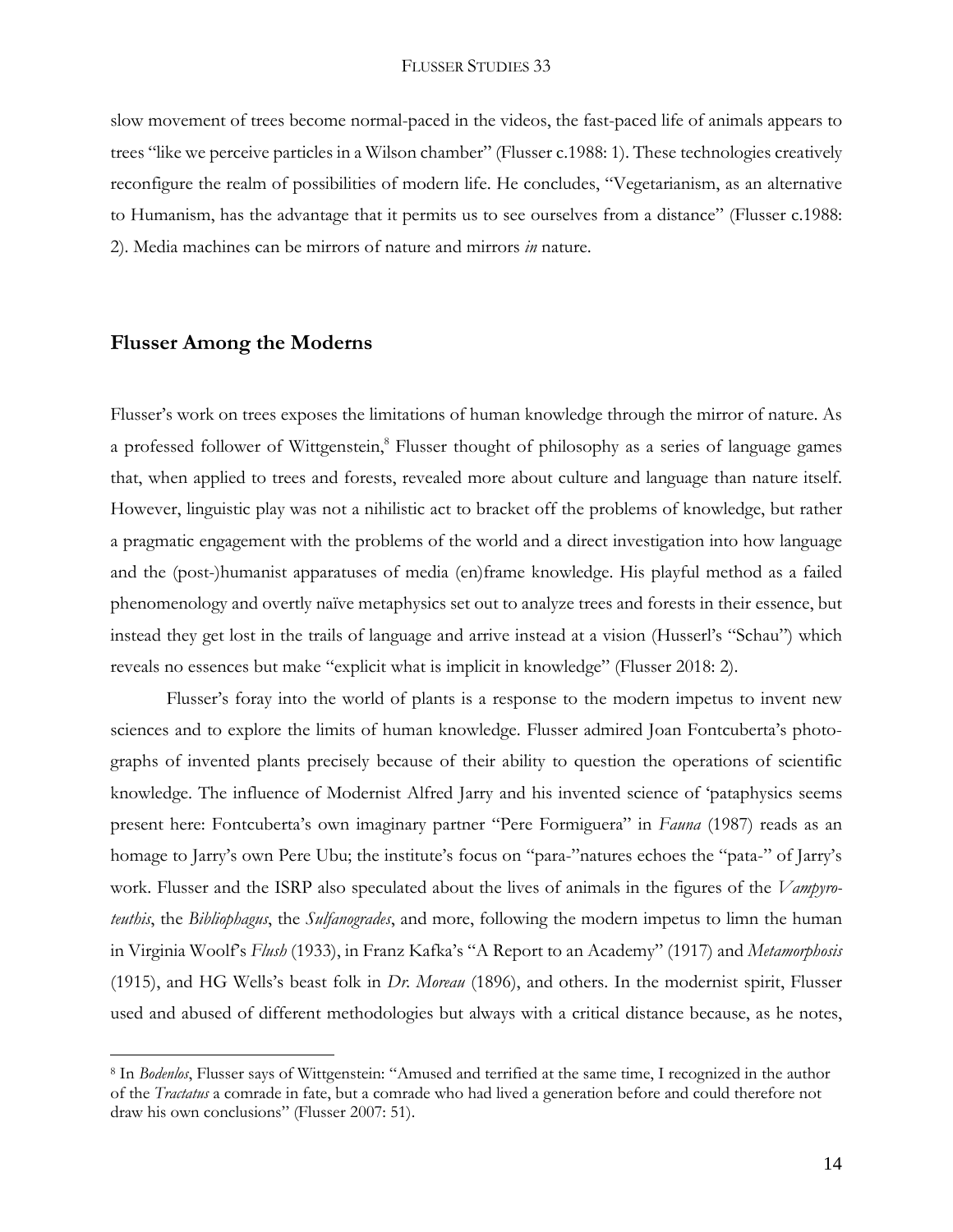"every paranature needs to be underpinned by irony, a dangerous but questioning attitude" (Flusser 1978: 11).

In his play on the theme of plants, Flusser made explicit how the heavily technological media ecology of early twentieth century framed (and enframed) nature in the modernist imaginary in both philosophy and the arts. His turn to film and photographs of plant life sought to understand the apparatuses of media and how they produce sensory data about the world. However, following his phenomenological and metaphysical method, we find instead that media apparatuses serve to delineate the limits of human knowledge as bound to our sensory perception. Most importantly, we find that our senses in this highly mediated world tend to privilege visual sensory data over the other senses. In that regard, Flusser was right that, as moderns, we "can no longer *see* the world and ourselves in the same way in which those before Husserl did" (emphasis mine – Flusser 2018: 1).

## **References**

- Ball, Hugo (1996) [1916]. "Dada Manifesto." Trans. Christopher Middleton. In Flight Out of Time: A Dada Diary. Berkeley: University of California Press, pp. 219-21.
- Bazin, André (1960). "The Ontology of the Photographic Image." Trans. Hugh Gray. Film Quarterly 13.4, pp. 4-9.
- Benjamin, Walter (1972) [1931]. A Short History of Photography. London: Monogram.
- Benjamin, Walter (2008) [1935-36]. "The Work of Art in the Age of Its Technological Reproducibility: Second Version," trans. by Edmund Jephcott and Harry Zohn, in The Work of Art in the Age of Its Technological Reproducibility, and Other Writings on Media, ed. Michael W. Jennings, Brigid Doherty, and Thomas Y. Levin, Cambridge, MA: Harvard University Press.
- Doyle, Richard (2011). Darwin's Pharmacy: Sex, Plants, and the Evolution of the Noosphere. Seattle: University of Washington Press.
- Felinto, Erick, and Lúcia Santaella. 2012. O Explorador de Abismos: Vilém Flusser e o Pós-Humanismo. São Paulo: Paulus.
- Flusser, Vilém. n.d.a. "Counter-vision." Unpublished manuscript. [http://www.flusserstudies.net/sites/www.flusserstudies.net/files/media/attachments/flusser-coun](http://www.flusserstudies.net/sites/www.flusserstudies.net/files/media/attachments/flusser-countervision-best1608.pdf)[tervision-best1608.pdf](http://www.flusserstudies.net/sites/www.flusserstudies.net/files/media/attachments/flusser-countervision-best1608.pdf)
- Flusser, Vilém n.d.b. "Paranaturezas." Unpublished manuscript. <http://flusserbrasil.com/art532.pdf>
- Flusser, Vilém (1967). "Bienal e Fenomenologia." O Estado de São Paulo, December 2, 1967. Suplemento Literário, p. 5.
- Flusser, Vilém (1970). "Da Floresta." Unpublished manuscript. Vilém Flusser Archive: ESSAYS 5\_PORTU-GUESE-D\_DA [SEM REFERENCIA]\_2841\_DA FLORESTA. <http://flusserbrasil.com/art333.pdf>
- Flusser, Vilém (1978). Orthonature/Paranature. Robion, France: Institut Scientifique de Recherche Paranaturaliste.
- Flusser, Vilém (1988). "Plant Life." Unpublished manuscript. Vilém Flusser Archive: ESSAYS 7\_ENGLISH-P-R [SEM REFERENCIA]\_2776\_PLANT LIFE. <http://flusserbrasil.com/arte134.pdf>